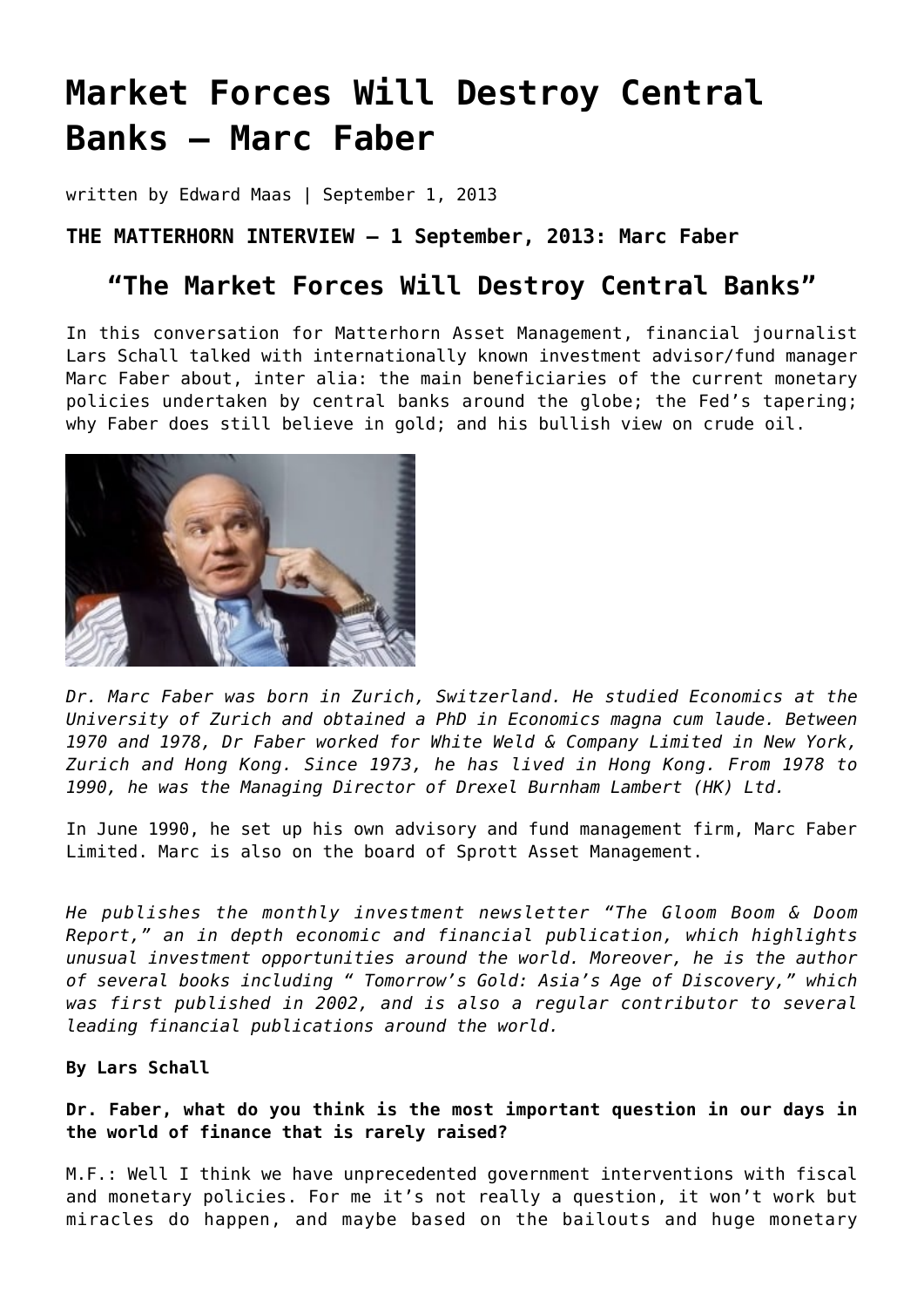inflation that the central bankers have created, maybe it is possible that the financial system heals and that the global economy resumes a, say, trend line growth such that we had in the 90's and the early parts in 2000 and 2005. But I very much doubt that.

#### **L.S.: Who are the main beneficiaries?**

M.F.: That's pretty much a philosophical question whether the intervention by the government will have a long-term positive or rather negative impact on the global economy.

#### **L.S.: Yes, but who are the main beneficiaries of the current monetary policies undertaken by central banks around the globe?**

M.F.: Very clearly – and this was already observed by Copernicus and later by David Hume and Adam Smith and also Irving Fisher – when you change money, when you have essentially an increase in the balance sheet of central banks and an increase in the quantity of money, the problem is that the money doesn't flow evenly into the system but it flows into some sectors at different times and it creates booms in some sectors of the economy.



The major beneficiaries of the most recent monetary inflation based in 2008 have been people closest to the source of the liquidity. In other words the financial sector, hedge fund and bond managers, private equity firms and large asset holders; because if you look at, say, who owns shares in the U.S.; the majority of people have no shareholding to speak of. It's the minority, maybe five percent of the population, that holds the majority of shares. So the money printing has actually been very beneficial to well-to-do people.

That's why some high-end property prices are at record highs. It's been also beneficial to people with money in emerging economies because a lot of funds flow into emerging economies due to the huge U.S. trade and current account deficits and it has been rather detrimental to the middle class and the working class because their costs of living have risen more than their wages.

#### **L.S.: What could be done to solve a systemic crisis?**

M.F.: Recently, there was a professor in Germany who argued that the problem are the well-to-do people and that they should be taxed, very heavily penalized and that part of their assets should be taken away. I don't think that the well-to-do people per se are the problem. I think the money trading by central banks is the problem and the expected debt growth, credit growth by governments and also on the household sector level and the unfunded liability. So, essentially, one of the solutions to the problem – and there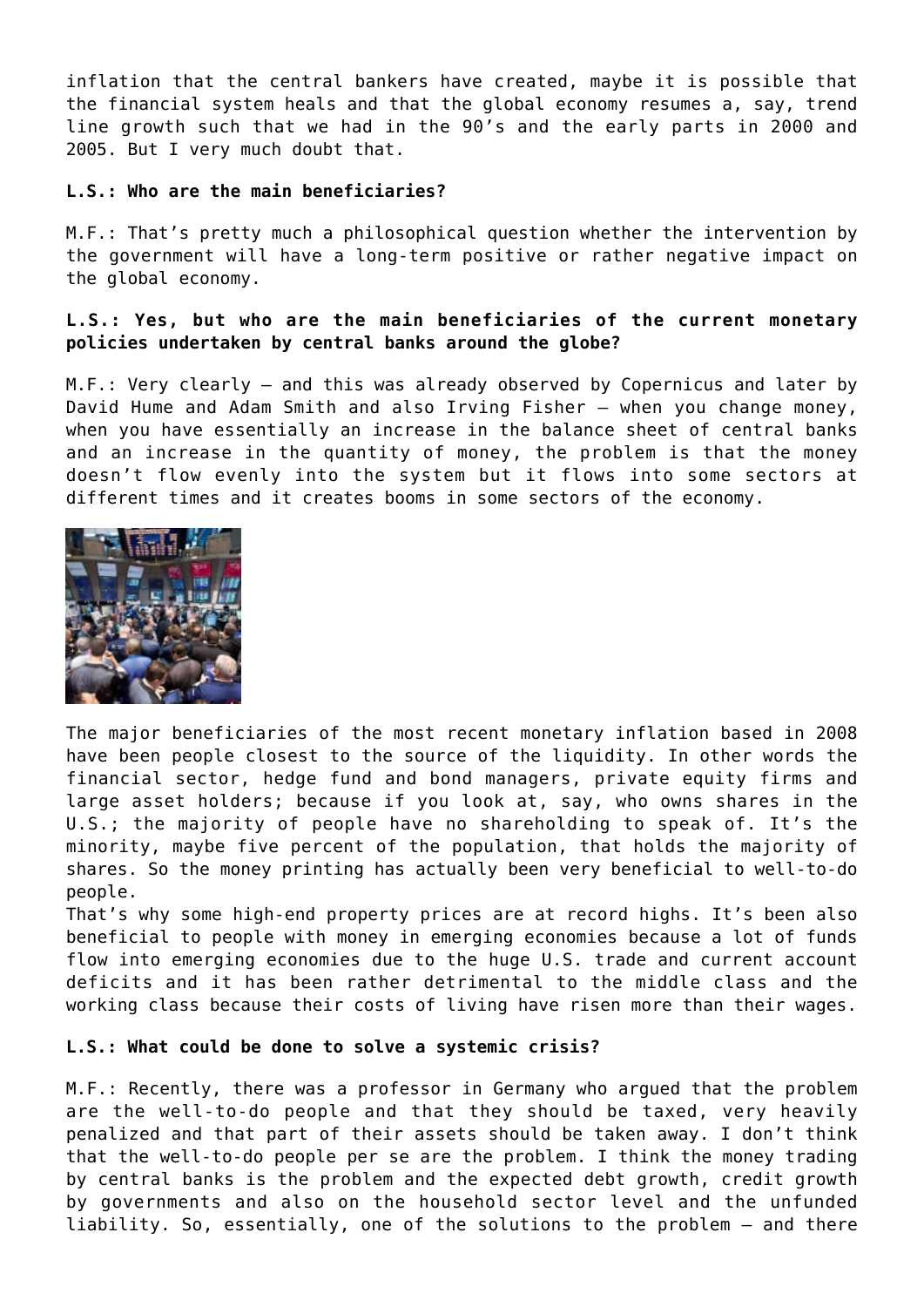is not going to be a solution that is not very painful – there will be pain and people will have to cut back on their consumption and also review their future benefits from pension funds and from social security, health care and so forth and so on.

We've lived beyond our means in most countries and to solve that problem is not going to be without significant pain. But effecting the right direction would be to take the depression away from central bankers to increase and cut the money supply and to intervene into the free market essentially with monetary measures. I think that would be the first step in the right direction because if you look at what has happened in the economy, one of the safest goals of central banks is price stability. Well where has there been price stability over the last 15 years? We had a colossal NASDAQ problem and then a collapse and then a colossal credit bubble and housing bubble and then a collapse and then we had a colossal bubble in commodities in 2008 when the oil price went to 147 Dollars, and so if the goal is price stability, basically the fiscal and in particular the monetary interventions have actually led to more instability rather than stability.

#### **L.S.: Are the financial elites interested in solutions at all according to your experience?**

M.F.: I would say basically we have democracies but it should be clear to anyone who lives in Western Europe or in the U.S. that the individual on paper he has plenty of rights but in reality he can be stopped by an authority at the airport and kept in custody for a day or two and harassed and so forth and so on. So his rights are actually very limited. And we have today governments in Brussels and also in Germany and in Switzerland, basically everywhere, where they do not represent the will of the people. In other words they don't care about the people. They care about themselves.

We have a government bureaucracy class that essentially pursues its own interests and within that class you have the treasury department and you have the central banks. The thing is, I know quite a few members and former members of the Fed, this is an institution, it's a club of, say on paper, educated people but with no business experience. They are not familiar with the problems of the businessmen and they have developed group thinking. All of them are money traders.

Now, some are maybe larger money traders like Eric Rosengren of Boston Fed or Yellen, and some are maybe less money traders. Basically they all trade money or intervene with monetary measures if the economy slows down or has a recession, a recession of degree. And my sense is that the government and the central bank will not solve the problem of central banks, only a major crisis that completely discredits the central bankers and the banking system will solve the problem.

#### **L.S.: While you're bearish when it comes to the stock market in general, you seem to be optimistic with regards to gold mining shares. Why so?**

M.F.: Well, basically the U.S. market is in the sky, we have a very strong outperformance of U.S. stock vis-à-vis Europe until a year ago and vis-à-vis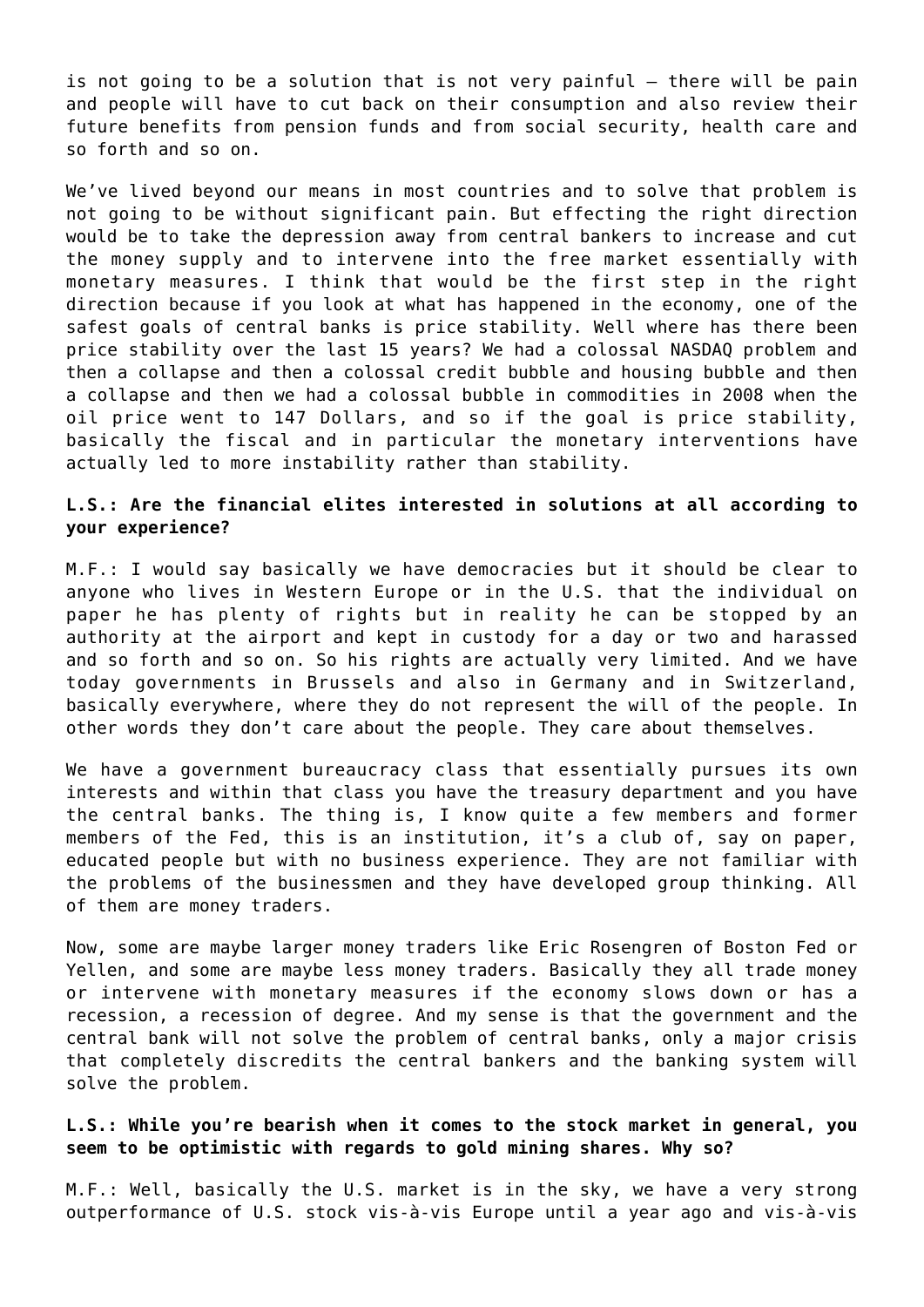emerging markets until now. But the European economies are a large portion of the U.S. corporate earnings, but they're not growing. The U.S. is hardly growing. Growth came from emerging markets and these emerging economies are essentially today in a no-growth environment. I live in Asia, so I am quite familiar on my observations on the ground. We have no recession that is visible. It is often seen like a pain. But we're just at the high level of economic activity; no longer growing.

So in my view, the earnings of multinationals will disappoint, and don't forget, we had this huge increase, it integrates on a percentage rise. The 10-year Treasury note has now gone up from July 2012, from 1.43% to now 2.88. So we have essentially doubled in yield. This is remarkable, especially in view of the fact that in September 2012 Mr. Bernanke said, the purpose of QE 3, which then became QE 4, is to lower interest rates. So the safest goal of the Fed has badly expired in the sense that interest rates are up essentially, and not down. That is for the first time in many years that the market forces are more powerful than the central bank action. And so the U.S. market is high, relative to other markets.

There's no earning growth to speak of at the present time. There has been a lot of speculation and evaluations are relatively stretched. So, I don't think that U.S. stocks offer great value and that they could easily drop. 20, 30 percent wouldn't surprise me at all. Gold shares are in a different position because they've been correcting essentially since 2011 and many gold shares are down 50 percent from those highs. So like emerging stock markets they have grossly underperformed the overall indices in the U.S. and with all the money printing – and I have to point out, I don't believe in any tapering – maybe they reduce asset purchases somewhat, but I think it's actually quite likely that they will increase asset purchases. For the simple reason that the economy doesn't recover, stock market goes down, the bond market goes down, and then the people at the Fed will say, we didn't do enough. And then they will go and increase their asset purchase. Including the Fed in theory would buy you off the stock markets. So I think that in this environment of money printing you want to own some physical gold held outside the U.S. I don't understand why it would take eight years for the U.S. to deliver the gold. The German Bundesbank would be possible to do it in one week, but maybe the gold is not there.

#### **L.S.: Yes.**

M.F.: All I want to say, I would hold physical gold. Preferably probably in Singapore, Hong Kong or other Asian countries. And gold shares are a trading opportunity because they're so oversold and along with the performance of gold prices they should re-bounce quite strongly.

**L.S.: Since you already mentioned it, besides the repatriation of some of the German Gold from the New York Fed and the Banque de France, the Bundesbank will leave a huge amount of its gold in New York City and London to have in the event of a currency crisis the ability to exchange gold for foreign currency within a short space of time – does this argument convince you?**

M.F.: No, because that's complete nonsense, because if the gold would be held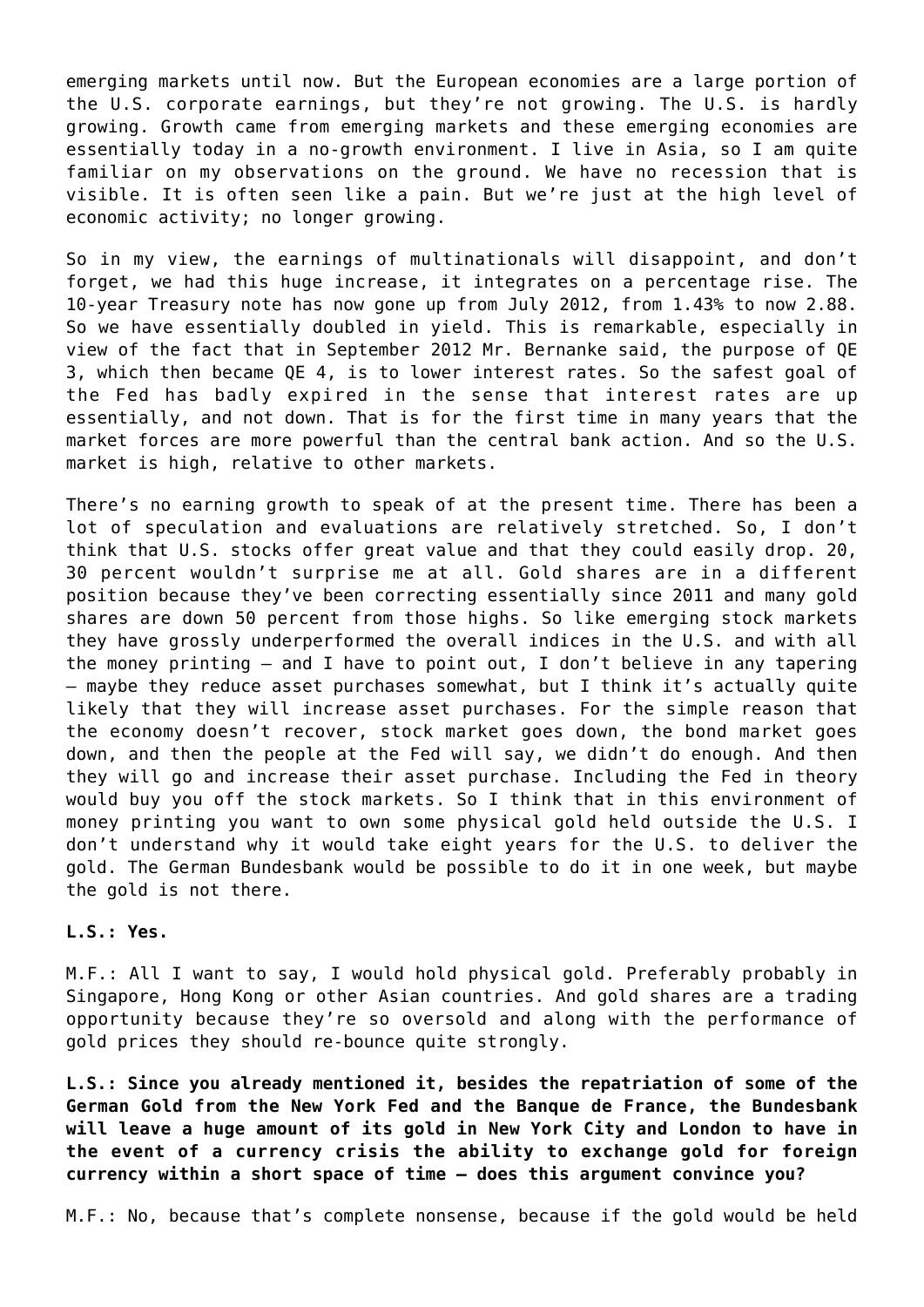in Germany, in a vault, and if there was a financial panic and they really needed to draw loans against the gold that they hold in Germany, they could obtain loans at any time from a bank or from another central bank or whatever it is. So they could have the gold in Germany and if they wish to obtain a large loan against those gold reserves and they wouldn't be that much anyway, but if they wanted to obtain a loan, they could have an auditor come and check the gold and then a bank or a central bank would essentially lend them money against that gold. All I want to say is, something is fishy about the gold market in the sense that if the Germans demand to have a part of the gold received in Germany, I think it would take eight years, we should put gold on three Boeings 747's and you ship it to Germany and that's it.

|       |  |  |  |  |  |  | L.S.: Yes. What things have to be in place before you talk about a bubble in |  |
|-------|--|--|--|--|--|--|------------------------------------------------------------------------------|--|
| gold? |  |  |  |  |  |  |                                                                              |  |



M.F.: Well, I lived through the bubble in gold in the 1970's and by 1979, November, the gold price was around 450 Dollars and within three months it went up to 850 Dollars, so within three months, actually two months, November, December and early January, we made it big. It went up almost 50 percent. So a bubble usually characterized by a terminal upwards move in these real estate or gold or stocks or collectables that is almost vertical. In other words, an acceleration on the upside. And that hasn't happened yet.

Moreover, one of the symptoms of a bubble is widespread public market invasion, in other words most people are one way or the other involved in the market, in real estate, like in the U.S. in 2007 or in NASDAQ stocks in 2000 or on other … Or in the 70's, in the 70's, when I was running Drexel Burnham at that time, our office was like a casino; people came in to trade gold 24 hours a day. That doesn't happen today.

Okay, we have now better communication so we have the internet on which you can place orders through the internet and through phones and others but if I go to conferences and I talk about investments, I frequently ask the audience, how many of you own gold and how many have, say more than five percent of your assets in gold? Most, I mean, if at most three to five percent of the audience owns any gold, that's about it. So where, say 12 years ago, if I had asked, who of you owns NASDAQ stocks, maybe 80 percent would have said, yes. So based on the ownership of gold from financial institutions and also based on the public participation, I don't think we're in a bubble.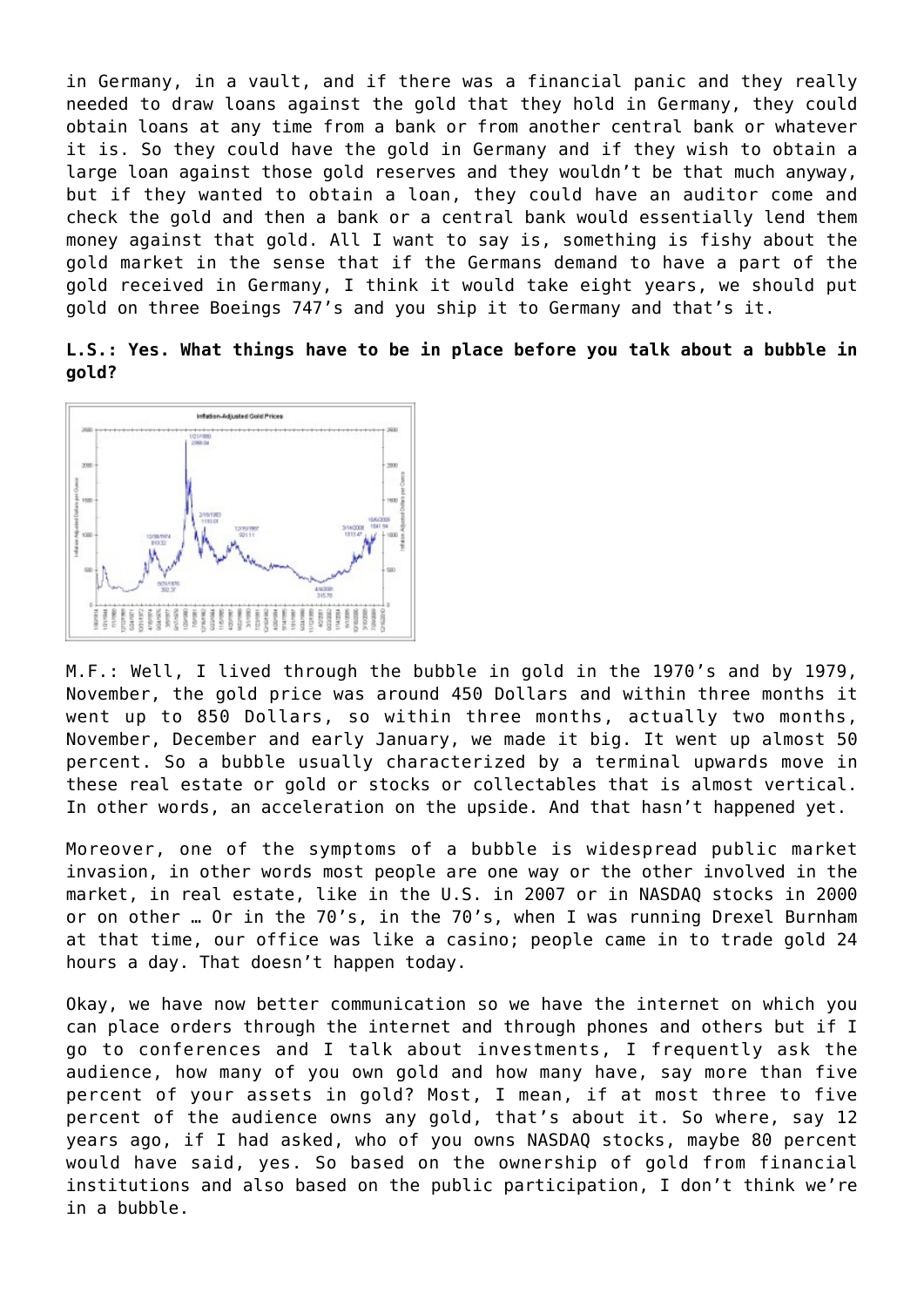#### **L.S.: In turn would you say that gold is still cheap?**

M.F.: Well, the problem with zero interest rate policies and money printing is that it distorts all evaluation models, it's very difficult to value something. I could say, okay, this house in Mayfair or on Park Avenue or Madison Avenue in New York is expensive if I compare it to, say a quantity of money that's been floating around the world, but maybe it isn't. Is a Warhol painting expensive or cheap? Well it's up, say 12 times over the last ten years, so it's gone up a lot but the quantity of money has also gone up a lot and the number of billionaires around the world has also expanded and so forth and so on. So I can say, maybe gold relative to a Warhol painting or relative to the U.S. stock market is not that expensive or relative to Hampton property. Obviously those are up from 250 Dollars in 1999 to now over 1.300, so, expensive or cheap is a very difficult concept in the present environment.

#### **L.S.: Yes, I agree.**

M.F.: I think all the investors should consider, what is actually the downside. Say you have a billion Dollars; under normal conditions maybe the safest is to keep everything in cash. Now because under normal conditions, say little inflation and the purchasing power of money is maintained, the banking system is down. So you keep it in cash. But under the present condition, cash could be very dangerous, say if banks had another bailout, I think that the public opinion would shift to penalizing large depositors. In other words, if you have 100.000 Dollars on deposit with Deutsche Bank, maybe you get your money back but if you have a billion Dollars, maybe they take the haircut of 50 percent. So in this environment you can ask yourself if you have a billion Dollars. Well, what is relatively safe? So I would imagine that real estate is relatively safe because it's widely owned by a large portion of the population. It may go down in value and it may be taxed away but it's feasibly safe. If you look at Germany in 1928, the large and the more stable companies from Siemens to whatever it is, say, BASF, they survived. And so you were better off in stocks in the long run to wars and hyperinflation than in cash and bonds. When you look at gold, well, gold is very safe. It often has a high return in the long run, per se based provided and this is the proviso, the governments don't take it away. That is a big issue.

#### **L.S.: What are your thoughts on China's gold policy?**

M.F.: Basically, the Chinese are encouraging Chinese people to own gold and the government has probably been a heavy buyer of gold because China is probably the world's largest producer. So they buy the gold maybe directly from their own mines and it's obviously a source of demand. That's why it's interesting that the price of gold fell so sharply from 1.921 Dollars in September 2011 to below 1.200 when actually the physical demand was relatively high.

**L.S.: Yes. Do you think so that the dominant factor in the West regarding gold is the paper gold market?**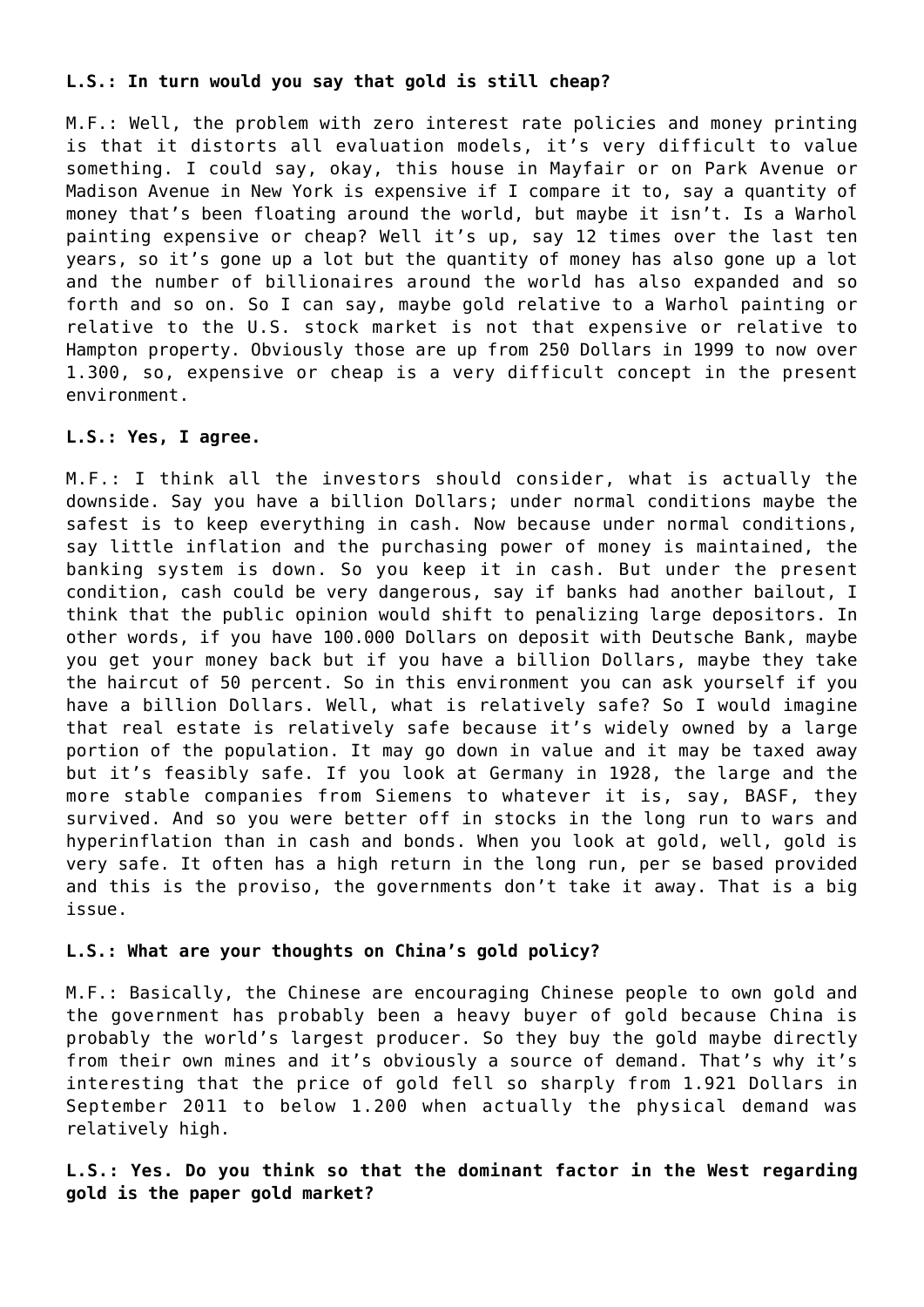M.F.: Well, I don't know. There are lots of theories about manipulation in the gold market. I always say, this doesn't concern me, and I hope that the central banks manipulate the price down because if that is the case – don't forget that every manipulation eventually leads to a move in the opposite direction that is very violent – so in other words, if someone manipulates the price down, in my view eventually the price will shoot up very dramatically. It's like if you have wage control, eventually the wage control falls apart and wages go through the roof. Similarly if you have in the commodities market price support like coffee or oil or what not, eventually the price falls through the price support and so forth and so on. Market force is always more powerful, so I hope the gold price was manipulated down because then it will go through the roof eventually.

#### **L.S.: Yes. What do you see as the main challenges for China going forward?**

M.F.: Well I mean there are many challenges. Basically they have a misallocation of resources, they have a credit growth, there's a lot of (expected?) capacities in some industries. And that present time the economy, in my view and based on some corporate results, it would appear that the economy is hardly growing. So, this very strong growth we had in the last say 10, 20 years is going to slow down regardless, to a range in my view of between four to six percent. If you're lucky they grow at that rate. But the question is, from this ten-percent growth rate plus minus to say your range to four to six percent is that transition going to be a smooth transition or interrupted by some kind of a crisis? I think some kind of a crisis scenario quite likely.

#### **L.S.: You think that investing in crude oil is very attractive among commodities. Why so?**

M.F.: Well, we have to break that commodities into soft, into grains, into essentially industrial commodities, precious metals and so forth and so on. Life stock also … And they move in general in the similar direction but maybe at different times. Now, say if the price of corn goes up substantially, the farmers can right away increase the production of corn and a year later the additional supplies will then essentially contain further price increase and the price will go down. In the case of the oil industry and also for copper, once you have shortages developing, until new large reserves come on stream and until new mines essentially produce, the response time is very long and we have essentially in the world, coming from emerging economies – those would be China and India – very rapidly rising oil demands.

In other words in China over the last 15 years, oil imports, they have risen three times. Yes, China consumes now almost ten million barrels of oil a day. So the demand is there, if they slow down somewhat, long-term it's there. Every oil well eventually runs dry. It cannot produce forever. New oil is very costly to produce. In other words you have to go and drill and you have to then extract the oil and there's a lot of safety regulations and and and. Very costly, probably around 80 Dollars a barrel. And we have this Middle Eastern situation about which I am extremely negative. I think the whole Middle East will blow up. So, as a commodity I think oil is reasonably attractive and I would not rule out that the price could break out on the